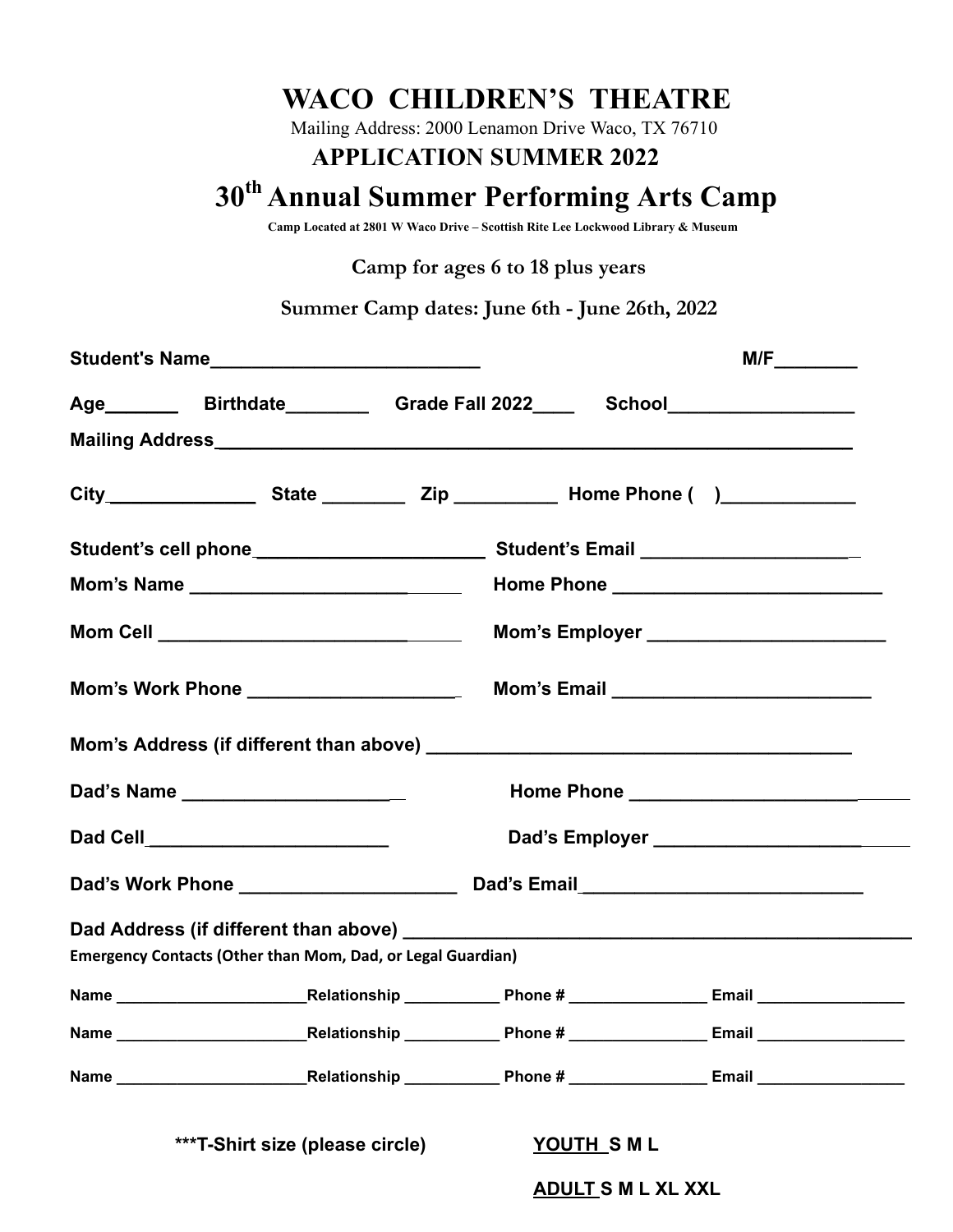# **Medical Release**

In case of an accident or sudden illness to my child at a theatre-related activity, and in transportation to or from said activity, and in the event that I cannot be reached by telephone, I hereby authorize a representative of Waco Children's Theater to refer the child to my physician or to the best available medical facility at the time and to consent to medical treatment. I agree to indemnify and hold such representative of Waco Children's Theater harmless from any claim connected with such referral or transportation for medical treatment, or to my home, by theatre personnel, or its authorized representative.

| <b>SIGNED</b>                                                             | <b>DATE</b>  |
|---------------------------------------------------------------------------|--------------|
| RELATIONSHIP TO STUDENT ________________                                  |              |
| EMERGENCY CONTACT <b>EXECUTABLE INC.</b>                                  | <b>PHONE</b> |
| <b>PHYSICIAN</b>                                                          | <b>PHONE</b> |
| ** Please list any medical problems, allergies or learning differences**: |              |

 $\mathcal{L}_\mathcal{L} = \{ \mathcal{L}_\mathcal{L} = \{ \mathcal{L}_\mathcal{L} = \{ \mathcal{L}_\mathcal{L} = \{ \mathcal{L}_\mathcal{L} = \{ \mathcal{L}_\mathcal{L} = \{ \mathcal{L}_\mathcal{L} = \{ \mathcal{L}_\mathcal{L} = \{ \mathcal{L}_\mathcal{L} = \{ \mathcal{L}_\mathcal{L} = \{ \mathcal{L}_\mathcal{L} = \{ \mathcal{L}_\mathcal{L} = \{ \mathcal{L}_\mathcal{L} = \{ \mathcal{L}_\mathcal{L} = \{ \mathcal{L}_\mathcal{$  $\mathcal{L}_\mathcal{L} = \{ \mathcal{L}_\mathcal{L} = \{ \mathcal{L}_\mathcal{L} = \{ \mathcal{L}_\mathcal{L} = \{ \mathcal{L}_\mathcal{L} = \{ \mathcal{L}_\mathcal{L} = \{ \mathcal{L}_\mathcal{L} = \{ \mathcal{L}_\mathcal{L} = \{ \mathcal{L}_\mathcal{L} = \{ \mathcal{L}_\mathcal{L} = \{ \mathcal{L}_\mathcal{L} = \{ \mathcal{L}_\mathcal{L} = \{ \mathcal{L}_\mathcal{L} = \{ \mathcal{L}_\mathcal{L} = \{ \mathcal{L}_\mathcal{$  $\mathcal{L}_\mathcal{L} = \{ \mathcal{L}_\mathcal{L} = \{ \mathcal{L}_\mathcal{L} = \{ \mathcal{L}_\mathcal{L} = \{ \mathcal{L}_\mathcal{L} = \{ \mathcal{L}_\mathcal{L} = \{ \mathcal{L}_\mathcal{L} = \{ \mathcal{L}_\mathcal{L} = \{ \mathcal{L}_\mathcal{L} = \{ \mathcal{L}_\mathcal{L} = \{ \mathcal{L}_\mathcal{L} = \{ \mathcal{L}_\mathcal{L} = \{ \mathcal{L}_\mathcal{L} = \{ \mathcal{L}_\mathcal{L} = \{ \mathcal{L}_\mathcal{$  $\mathcal{L}_\mathcal{L} = \{ \mathcal{L}_\mathcal{L} = \{ \mathcal{L}_\mathcal{L} = \{ \mathcal{L}_\mathcal{L} = \{ \mathcal{L}_\mathcal{L} = \{ \mathcal{L}_\mathcal{L} = \{ \mathcal{L}_\mathcal{L} = \{ \mathcal{L}_\mathcal{L} = \{ \mathcal{L}_\mathcal{L} = \{ \mathcal{L}_\mathcal{L} = \{ \mathcal{L}_\mathcal{L} = \{ \mathcal{L}_\mathcal{L} = \{ \mathcal{L}_\mathcal{L} = \{ \mathcal{L}_\mathcal{L} = \{ \mathcal{L}_\mathcal{$  $\mathcal{L}_\mathcal{L} = \{ \mathcal{L}_\mathcal{L} = \{ \mathcal{L}_\mathcal{L} = \{ \mathcal{L}_\mathcal{L} = \{ \mathcal{L}_\mathcal{L} = \{ \mathcal{L}_\mathcal{L} = \{ \mathcal{L}_\mathcal{L} = \{ \mathcal{L}_\mathcal{L} = \{ \mathcal{L}_\mathcal{L} = \{ \mathcal{L}_\mathcal{L} = \{ \mathcal{L}_\mathcal{L} = \{ \mathcal{L}_\mathcal{L} = \{ \mathcal{L}_\mathcal{L} = \{ \mathcal{L}_\mathcal{L} = \{ \mathcal{L}_\mathcal{$ 

## **Student Agreement**

I will respect the authority of the director, teachers and staff members and will accept this

#### **DISCIPLINE PLAN**

1st consequence: Counsel with director of camp 2nd consequence: Counsel/call parent 3rd consequence: Dismissal from camp with no tuition refund.

I understand **no visitors will be allowed** unless previously arranged with Linda Haskett.

I understand the use of **drugs, alcohol and inappropriate language** will result in my **immediate dismissal.**

I understand that **all rehearsals are closed** to everyone except to the company, unless permission is granted by Linda Haskett.

I understand I must be present for blocking, choreography and music rehearsals in order to appear in that scene when the show is performed.

#### Student's Signature: **Example 2018**

## **Parent Agreement**

I give permission for my child to participate in any and all activities. I will not hold Waco Children's Theater, any individual staff member, or any directors responsible for any accidents incurred during the 2021 session. Furthermore, I understand that I will be financially responsible for damages to property resulting from actions by my child. Any disciplinary problems will be handled on an individual basis. Serious problems may result in dismissal with no tuition refund.

**Parent's Signature:**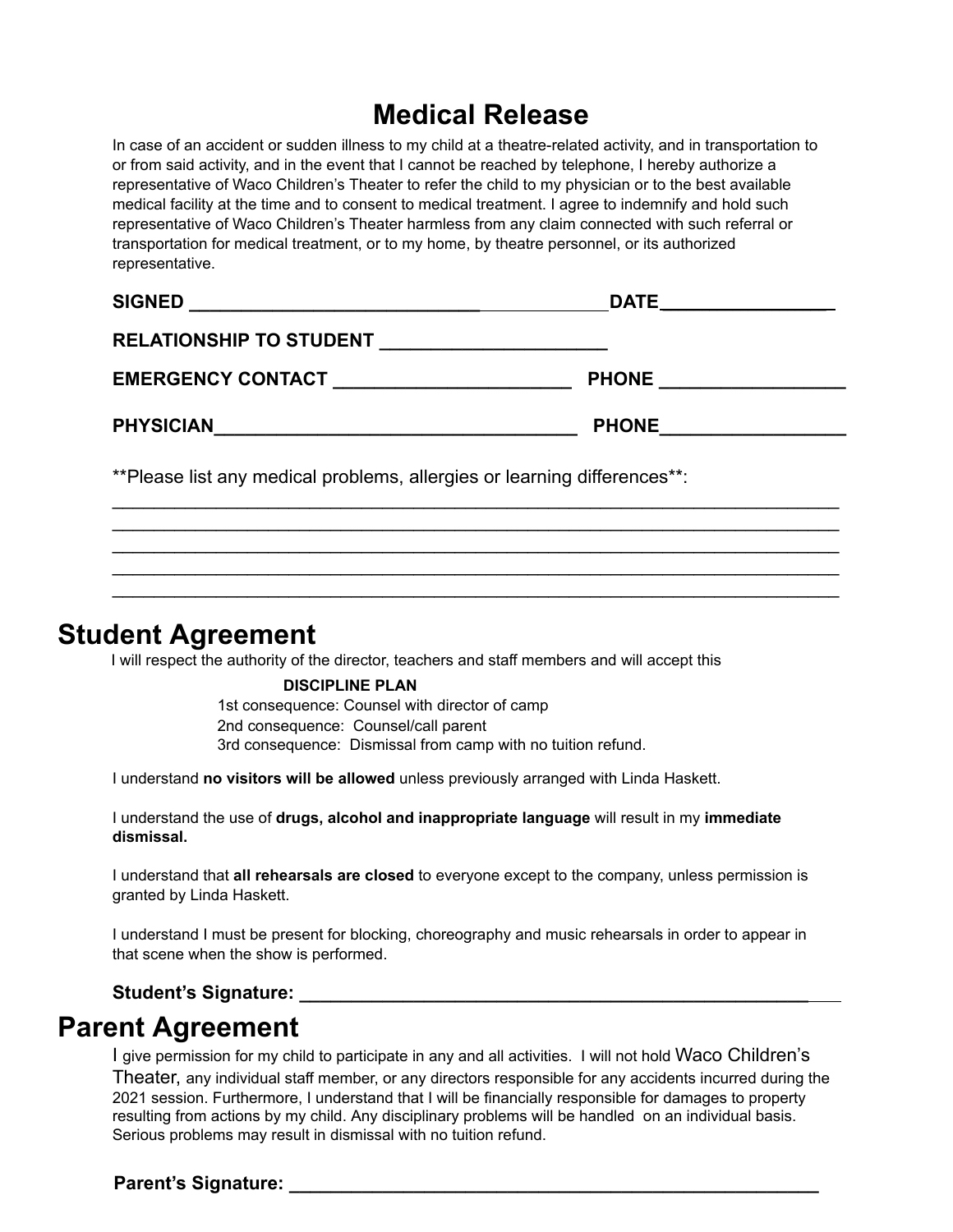## **MEDIA PERMISSION**

Parent(s)/Guardian(s): Please complete, sign, date, and return as soon as possible. Thank you.

I give permission for my child, \_\_\_\_\_\_\_\_\_\_\_\_\_\_\_\_\_\_\_\_\_\_\_\_\_\_\_\_\_\_\_\_\_\_\_\_\_,

**OR**

I **Do No**t give permission for my child, **Do Not and The Not all Allen Container**,

to be photographed/filmed/videotaped/audio-taped as a participant of Waco Children's Theatre. These images may be used as publicity, information, and/or instruction in various media formats and for a variety of theatre purposes.

Signature Date Date

Relationship to Child \_\_\_\_\_\_\_\_\_\_\_\_\_\_\_\_\_\_\_\_\_\_\_\_\_\_\_\_\_\_\_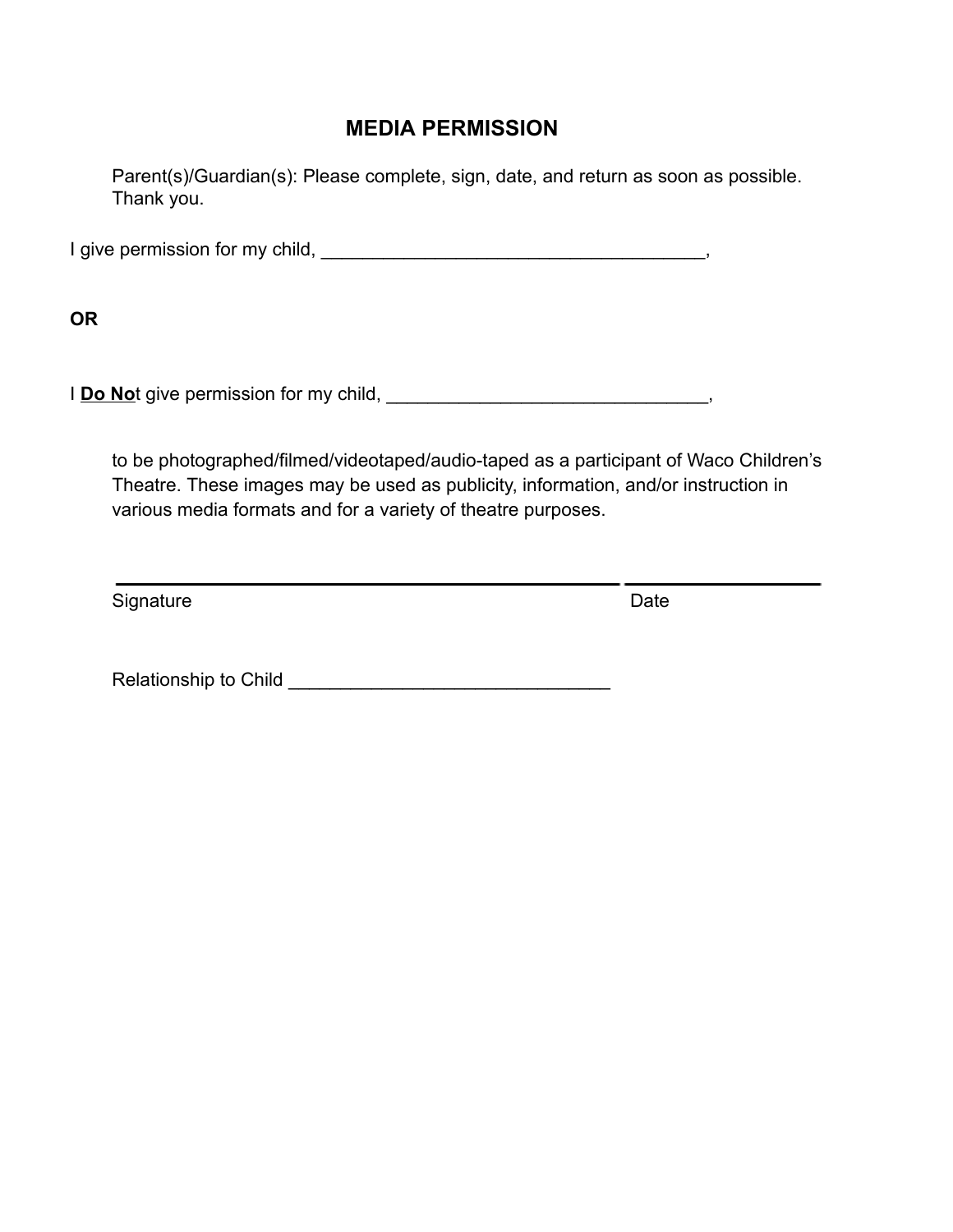# Payment Agreement Form

### Camp Tuition \$300 (Includes Registration Fee)

A \$50 Non-Refundable Registration Fee is due at time of application.

- The remaining balance of \$250 can be paid by check, credit card, or money order and is due on/before May  $10<sup>th</sup>$ .
- Should your child leave the camp before it is complete, we will refund no more than half for your tuition.
- Should you need scholarship help, please call Linda Haskett at (254) 776-0707.
- If your student is 15 years or older and has previously attended the camp, you should talk to Linda if you are interested in working. Working in our camp will cover some of your tuition.
- Checks should be made payable to CAST or Waco Children's Theatre.

 $\blacksquare$  agree to pay the balance owed on or before May 10, 2022 unless arrangements have been made with Linda Haskett.

Parent's/Guardian's Signature Date

# Please note performance tickets are not included with tuition. They are sold separately at each performance.

\*\* You may be asked to purchase/provide money for some costume pieces.

We will send out more information as the camp approaches. \*\*